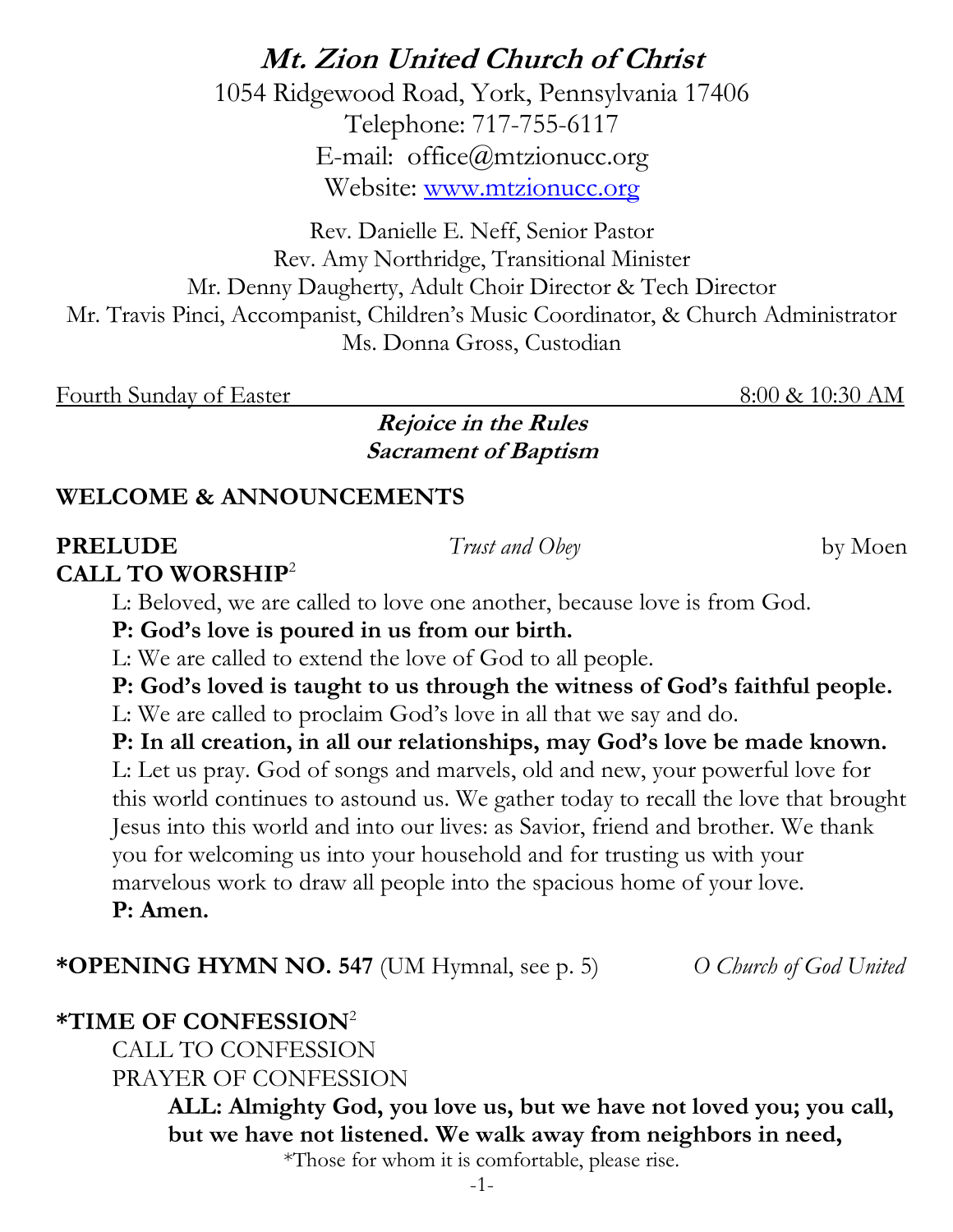#### -2-

**wrapped up in our own concerns. We have gone along with evil, with pride, quarrelling, and divisiveness. Holy God, help us to face up to ourselves, so that, as you move toward us in mercy, we may repent, turn to you, and receive mercy; through Jesus Christ our Lord. Amen.**  ASSURANCE OF PARDON

ACT OF PRAISE (see p. 6) *Halle, Halle, Halle, Halle*, *Halle*, *Halle*, *Halle*, *Halle* 

**ALL SING: I am the resurrection, live in me. I am the way, the truth, follow me. I am the resurrection, live in me. Hallelujah! Hallelujah! Halle, halle, hallelujah! Halle, halle, hallelujah! Halle, halle, hallelujah! Hallelujah! Hallelujah!**

#### (10:30 AM) **CHILDREN'S MESSAGE** (10:30 AM) **SACRAMENT OF BAPTISM**

*KJ Hogentogler Parents: JR Hogentogler & Nichole Blouch Godparents: Luke & Amanda Flowers*

(10:30 AM) **HYMN NO. 325** (black hymnal) *Child of Blessing, Child of Promise*

**SCRIPTURE** *1 Thessalonians 5: 16-18*

*John 15: 9-17*

#### **MESSAGE**

(8:00 AM) **HYMN NO. 408** (UM hymnal) *The Gift of Love* (10:30 AM) **WORSHIP CHOIR ANTHEM** *By Our Love* by Christy Nockels

#### **JOYS & CONCERNS PRAYERS OF THE PEOPLE & THE LORD'S PRAYER**

**ALL: Our Father, who art in heaven, hallowed be thy name. Thy kingdom come. Thy will be done on earth as it is in heaven. Give us this day our daily bread. And forgive us our sins, as we forgive those who sin against us. And lead us not into temptation, but deliver us from evil. For thine is the kingdom, and the power, and the glory forever. Amen.**

**\*HYMN NO. 2175** (FWS, see p. 8) *Together We Serve*

**\*BENEDICTION POSTLUDE** *Classical Postlude*by Hadyn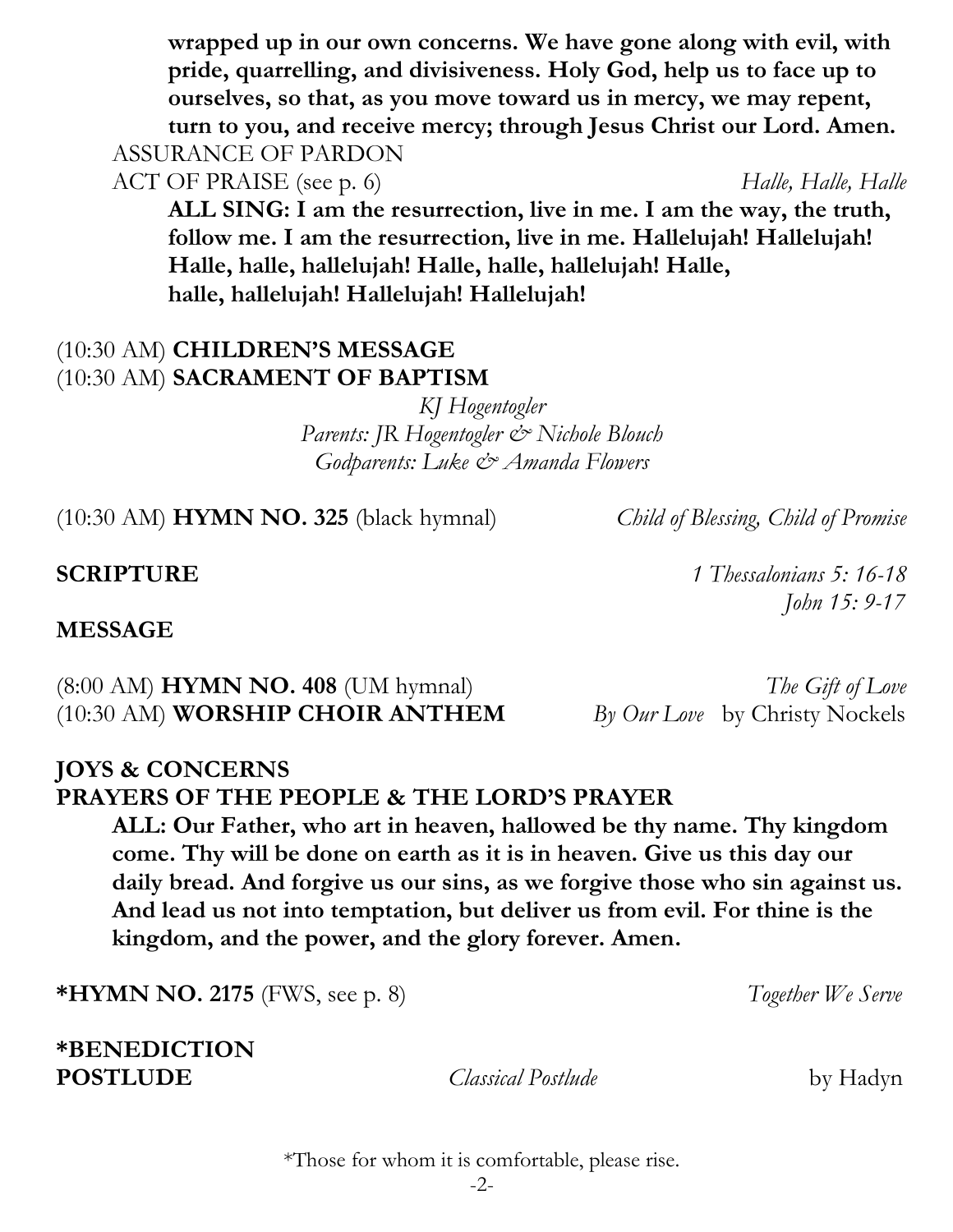Thank you to Dave Firestone, Denny Daugherty, George DeMers, & John Schriver for serving on the tech teams. Thank you to Scott Kiefer, Nancy Sleeger, Kathy Sweeney, Melissa Shindler, Tammy Gordon, & Rick and Cindy Hogentogler for serving on the welcome teams. Thank you to Brenda Beyer, Debbie Butcher, Paula Strayer, Braden Bicher, & Tom Bair for serving on the praise team.

<sup>1</sup> The Call to Worship & Opening Prayer were resourced from the website Ministry Matters. The Opening Prayer was written by Rebecca Guadino and posted March 29, 2021 and accessed at

https://www.ministrymatters.com/all/entry/5925/worship-elements-may-9-2021 on May 3, 2022. The Call to Worship was written by Nancy C. Townley and posted on March 26, 2021 and accessed at

https://www.ministrymatters.com/all/entry/2749/worship-connection-may-9-2021 on May 3, 2022.

<sup>2</sup> The Prayer of Confession was originally posted on the PCUSA website, pcusa.org and was accessed at https://reworship.blogspot.com/2014/09/prayer-of-confession-as-you-have-loved.html on May 3, 2022.

\*Music reproduced and licensed under CCLI License # 3220582 and One License #A-725030. Streaming licensed under CCLI License #CSPL062300.

# O Church of God, United



\*Those for whom it is comfortable, please rise.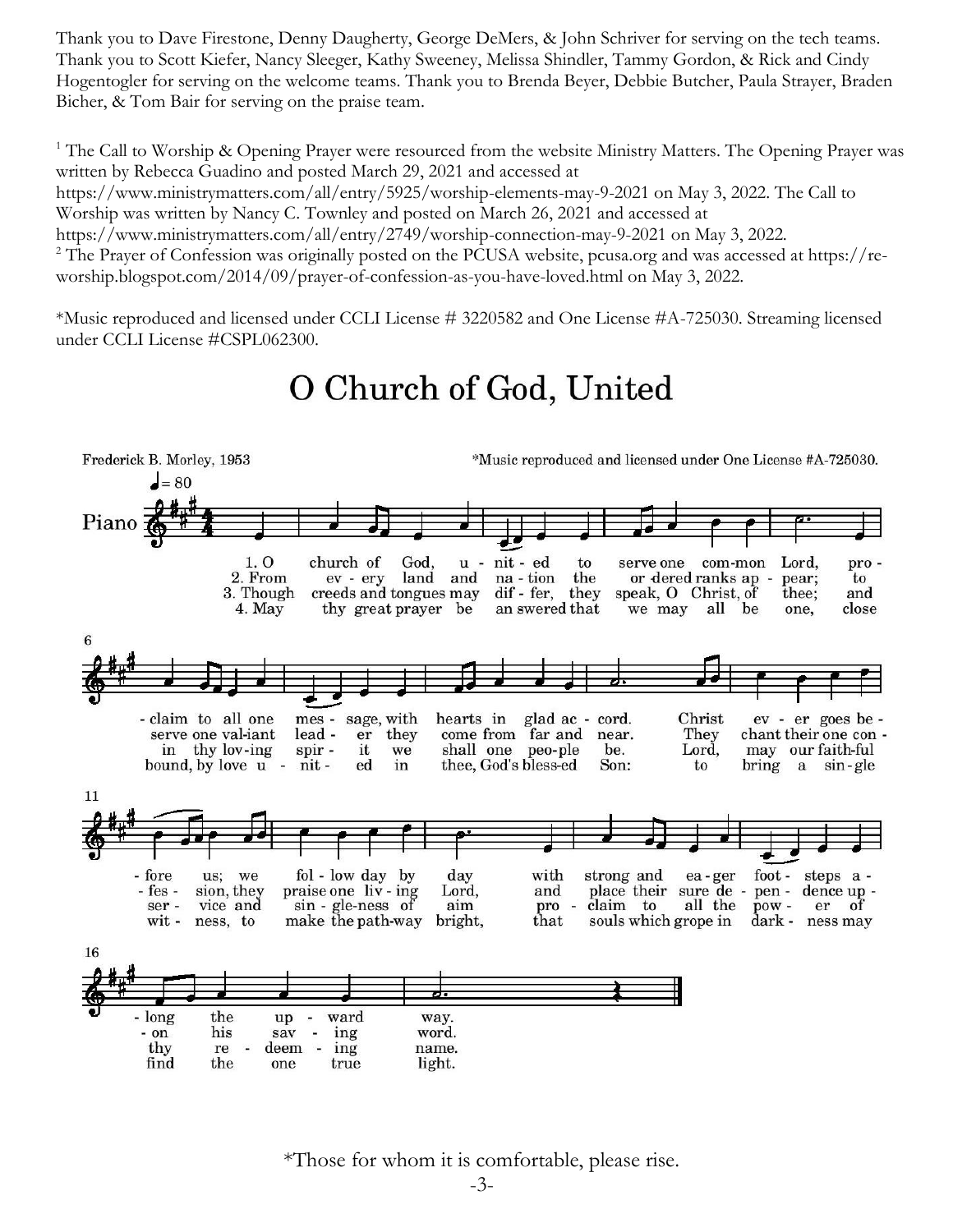# **Halle Halle Halle**



# Child of Blessing, Child of Promise

Ronald Cole-Turner \*Music reproduced and licensed under One License #A-725030.